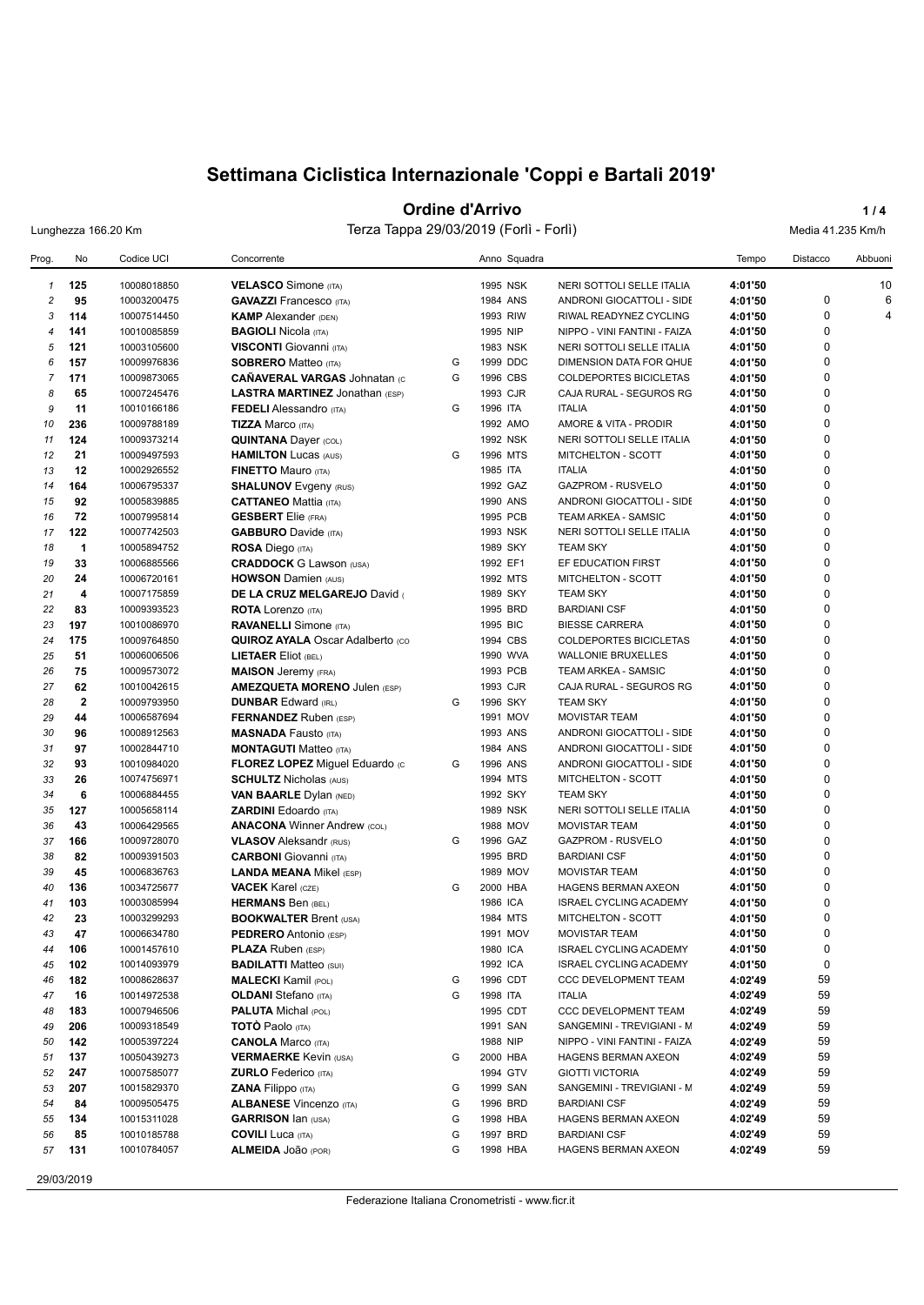## **Ordine d'Arrivo** 2/4

Lunghezza 166.20 Km Terza Tappa 29/03/2019 (Forlì - Forlì) Media 41.235 Km/h

| Prog.      | No         | Codice UCI                 | Concorrente                                                          |        | Anno Squadra         |                                                          | Tempo              | Distacco     | Abbuoni |
|------------|------------|----------------------------|----------------------------------------------------------------------|--------|----------------------|----------------------------------------------------------|--------------------|--------------|---------|
| 58         | 101        | 10022516007                | <b>ANDEMESKEL Awet (ERI)</b>                                         |        | 1992 ICA             | <b>ISRAEL CYCLING ACADEMY</b>                            | 4:02'49            | 59           |         |
| 59         | 187        | 10009820727                | <b>VALTER Attila (HUN)</b>                                           | G      | 1998 CDT             | <b>CCC DEVELOPMENT TEAM</b>                              | 4:02'49            | 59           |         |
| 60         | 91         | 10003073062                | <b>BELLETTI Manuel (ITA)</b>                                         |        | 1985 ANS             | ANDRONI GIOCATTOLI - SIDE                                | 4:02'53            | 1'03         |         |
| 61         | 222        | 10009877412                | <b>COVI</b> Alessandro (ITA)                                         | G      | 1998 CPK             | <b>TEAM COLPACK</b>                                      | 4:02'53            | 1'03         |         |
| 62         | 181        | 10009765254                | <b>BROZYNA Piotr (POL)</b>                                           |        | 1995 CDT             | <b>CCC DEVELOPMENT TEAM</b>                              | 4:02'53            | 1'03         |         |
| 63         | 56         | 10003193304                | <b>ISTA Kevyn (BEL)</b>                                              |        | 1984 WVA             | <b>WALLONIE BRUXELLES</b>                                | 4:02'53            | 1'03         |         |
| 64         | 46         | 10006564860                | <b>SEPULVEDA Eduardo (ARG)</b>                                       |        | 1991 MOV             | <b>MOVISTAR TEAM</b>                                     | 4:02'53            | 1'03         |         |
| 65         | 115        | 10019920043                | LUNKE Sindre Skjøstad (NOR)                                          |        | 1993 RIW             | RIWAL READYNEZ CYCLING                                   | 4:02'53            | 1'03         |         |
| 66         | 5          | 10002630401                | <b>GOLAS</b> Michal (POL)                                            |        | 1984 SKY             | <b>TEAM SKY</b>                                          | 4:02'53            | 1'03         |         |
| 67         | 94         | 10004501891                | <b>FRAPPORTI Marco (ITA)</b>                                         |        | 1985 ANS             | ANDRONI GIOCATTOLI - SIDE                                | 4:02'53            | 1'03         |         |
| 68         | 162        | 10008687847                | <b>NYCH Artem (RUS)</b>                                              |        | 1995 GAZ             | <b>GAZPROM - RUSVELO</b>                                 | 4:02'53            | 1'03         |         |
| 69         | 42         | 10006916282                | <b>BETANCUR Carlos (COL)</b>                                         |        | 1989 MOV             | <b>MOVISTAR TEAM</b>                                     | 4:02'53            | 1'03         |         |
| 70         | 211        | 10035392553                | <b>CASTAÑO MUÑOZ</b> Sebastian Alexa                                 | G      | 1997 BHP             | BELTRAMITSA HOPPLA' PETI                                 | 4:02'53            | 1'03         |         |
| 71         | 165        | 10007727042                | <b>RYBALKIN</b> Aleksei (RUS)                                        |        | 1993 GAZ             | GAZPROM - RUSVELO                                        | 4:02'53            | 1'03         |         |
| 72         | 233        | 10006688940                | <b>FICARA</b> Pierpaolo (ITA)                                        |        | 1991 AMO             | AMORE & VITA - PRODIR                                    | 4:02'53            | 1'03         |         |
| 73         | 221        | 10014460256                | <b>BOTTA Davide (ITA)</b>                                            | G      | 1997 CPK             | <b>TEAM COLPACK</b>                                      | 4:02'53            | 1'03         |         |
| 74         | 27         | 10014877760                | <b>STANNARD Robert (AUS)</b>                                         | G      | 1998 MTS             | MITCHELTON - SCOTT                                       | 4:02'53            | 1'03         |         |
| 75         | 146        | 10016193021                | <b>OSORIO CARVAJAL Alejandro (COL</b>                                | G      | 1998 NIP             | NIPPO - VINI FANTINI - FAIZA                             | 4:02'53            | 1'03         |         |
| 76         | 105        | 10007882242                | <b>NIV Guy (ISR)</b>                                                 |        | 1994 ICA             | <b>ISRAEL CYCLING ACADEMY</b>                            | 4:02'53            | 1'03         |         |
| 77         | 147        | 10002711940                | <b>SANTAROMITA IVAN (ITA)</b>                                        |        | 1984 NIP             | NIPPO - VINI FANTINI - FAIZA                             | 4:02'53            | 1'03         |         |
| 78         | 54         | 10009807387                | <b>PEYSKENS Dimitri (BEL)</b>                                        |        | 1991 WVA             | <b>WALLONIE BRUXELLES</b>                                | 4:02'53            | 1'03         |         |
| 79         | 133        | 10015825936                | <b>BJERG Mikkel (DEN)</b>                                            | G      | 1998 HBA             | HAGENS BERMAN AXEON                                      | 4:03'23            | 1'33         |         |
| 80         | 217        | 10029728157                | <b>PESENTI</b> Thomas (ITA)                                          | G      | 1999 BHP             | BELTRAMITSA HOPPLA' PETI                                 | 4:03'30            | 1'40         |         |
| 81         | 203        | 10014033456                | <b>PUCCIONI</b> Dario (ITA)                                          | G      | 1996 SAN             | SANGEMINI - TREVIGIANI - M                               | 4:03'30            | 1'40         |         |
| 82         | 212        | 10030626015                | <b>BARONCINI Filippo (ITA)</b>                                       | G      | 2000 BHP             | BELTRAMITSA HOPPLA' PETI                                 | 4:03'30            | 1'40         |         |
| 83         | 61         | 10005583948                | <b>ABERASTURI IZAGA JON (ESP)</b>                                    |        | 1989 CJR             | CAJA RURAL - SEGUROS RG                                  | 4:03'30            | 1'40         |         |
| 84         | 193        | 10014969811                | <b>CONCA Filippo (ITA)</b>                                           | G      | 1998 BIC             | <b>BIESSE CARRERA</b>                                    | 4:03'30            | 1'40         |         |
| 85         | 87         | 10014429843                | <b>SAVINI Daniel (ITA)</b>                                           | G      | 1997 BRD             | <b>BARDIANI CSF</b>                                      | 4:03'30            | 1'40         |         |
| 86         | 235        | 10004610514                | <b>LUKSEVICS Viesturs (LAT)</b>                                      |        | 1987 AMO             | AMORE & VITA - PRODIR                                    | 4:03'30            | 1'40         |         |
| 87         | 155        | 10009639356                | <b>CHOKRI El Mehdi (MAR)</b>                                         | G      | 1998 DDC             | DIMENSION DATA FOR QHUE                                  | 4:03'30            | 1'40         |         |
| 88         | 135        | 10014490063                | <b>CARVALHO</b> André (POR)                                          | G      | 1997 HBA             | HAGENS BERMAN AXEON                                      | 4:03'30            | 1'40         |         |
| 89         | 205        | 10014612022                | <b>PUGI</b> Gianni (ITA)                                             | G      | 1997 SAN             | SANGEMINI - TREVIGIANI - M                               | 4:03'30            | 1'40         |         |
| 90         | 31         | 10008862346                | <b>BENNETT</b> Sean (USA)                                            | G      | 1996 EF1             | EF EDUCATION FIRST                                       | 4:03'30            | 1'40         |         |
| 91         | 64         | 10009519118                | <b>IRISARRI RICON JON (ESP)</b>                                      |        | 1995 CJR             | CAJA RURAL - SEGUROS RG                                  | 4:03'30            | 1'40         |         |
| 92         | 36         | 10046251200                | <b>WHELAN James (AUS)</b>                                            | G      | 1996 EF1             | EF EDUCATION FIRST                                       | 4:03'36            | 1'46         |         |
| 93         | 243        | 10009971580                | <b>ONESTI</b> Emanuele (ITA)                                         |        | 1995 GTV             | <b>GIOTTI VICTORIA</b>                                   | 4:03'40            | 1'50         |         |
| 94         | 245        | 10008696032                | <b>STERBINI</b> Simone (ITA)                                         |        | 1993 GTV             | <b>GIOTTI VICTORIA</b>                                   | 4:03'40            | 1'50         |         |
| 95         | 174        | 10035392654                | <b>HERNANDEZ GOMEZ Brayan (COL)</b>                                  | G      | 1997 CBS             | COLDEPORTES BICICLETAS                                   | 4:01'50            | 0            |         |
| 96         | 226        | 10009335929                | <b>ROCCHETTI</b> Filippo (ITA)                                       | G      | 1996 CPK<br>1995 NIP | <b>TEAM COLPACK</b>                                      | 4:07'25            | 5'35         |         |
| 97         | 148        | 10010165883                | <b>ZACCANTI Filippo</b> (ITA)                                        |        |                      | NIPPO - VINI FANTINI - FAIZA                             | 4:07'25            | 5'35         |         |
| 98<br>99   | 185        | 10007951455                | <b>STOSZ Patryk (POL)</b><br><b>EVTUSHENKO</b> Alexander (RUS)       |        | 1994 CDT             | <b>CCC DEVELOPMENT TEAM</b>                              | 4:07'25            | 5'35<br>5'35 |         |
| 100        | 161<br>231 | 10008705025<br>10011643418 |                                                                      |        | 1993 GAZ<br>1991 AMO | <b>GAZPROM - RUSVELO</b><br>AMORE & VITA - PRODIR        | 4:07'25<br>4:07'25 | 5'35         |         |
|            |            |                            | <b>BERNARDINETTI Marco (ITA)</b>                                     |        |                      |                                                          |                    |              |         |
| 101<br>102 | 215        | 10009688866                | <b>MONTOYA MONTOYA Javier Ignac</b><br><b>BOU COMPANY JOAN (ESP)</b> | G<br>G | 1997 BHP<br>1997 NIP | BELTRAMITSA HOPPLA' PETI<br>NIPPO - VINI FANTINI - FAIZA | 4:07'25            | 5'35<br>5'35 |         |
|            | 144        | 10014739940                |                                                                      | G      |                      | <b>HAGENS BERMAN AXEON</b>                               | 4:07'25<br>4:07'25 | 5'35         |         |
| 103<br>104 | 132<br>3   | 10011108807<br>10007559213 | <b>BROWN Jonathan (USA)</b><br><b>ELISSONDE Kenny (FRA)</b>          |        | 1997 HBA<br>1991 SKY | <b>TEAM SKY</b>                                          | 4:07'25            | 5'35         |         |
| 105        | 191        | 10074375742                | <b>AMICI</b> Alberto (ITA)                                           |        | 1993 BIC             | <b>BIESSE CARRERA</b>                                    | 4:08'44            | 6'54         |         |
| 106        | 63         | 10042286324                | <b>ARANBURU DEBA</b> Alexander (ESP)                                 |        | 1995 CJR             | CAJA RURAL - SEGUROS RG                                  | 4:08'44            | 6'54         |         |
| 107        | 15         | 10007733914                | <b>MOSCA Jacopo</b> (ITA)                                            |        | 1993 ITA             | <b>ITALIA</b>                                            | 4:08'44            | 6'54         |         |
| 108        | 204        | 10010970579                | <b>SALVIETTI Niccolo' (ITA)</b>                                      |        | 1993 SAN             | SANGEMINI - TREVIGIANI - M                               | 4:08'44            | 6'54         |         |
| 109        | 53         | 10010976744                | <b>MORTIER Julien (BEL)</b>                                          | G      | 1997 WVA             | <b>WALLONIE BRUXELLES</b>                                | 4:11'06            | 9'16         |         |
| 110        | 76         | 10007952162                | <b>RUSSO</b> Clément (FRA)                                           |        | 1995 PCB             | TEAM ARKEA - SAMSIC                                      | 4:11'06            | 9'16         |         |
| 111        | 52         | 10010040692                | <b>MOLLY Kenny (BEL)</b>                                             | G      | 1996 WVA             | <b>WALLONIE BRUXELLES</b>                                | 4:11'06            | 9'16         |         |
| 112        | 111        | 10009421411                | <b>ERIKSSON Lucas (SWE)</b>                                          | G      | 1996 RIW             | RIWAL READYNEZ CYCLING                                   | 4:11'06            | 9'16         |         |
| 113        | 86         | 10011133863                | <b>ROMANO</b> Francesco (ITA)                                        | G      | 1997 BRD             | <b>BARDIANI CSF</b>                                      | 4:13'07            | 11'17        |         |
| 114        | 81         | 10006467860                | <b>BARBIN</b> Enrico (ITA)                                           |        | 1990 BRD             | <b>BARDIANI CSF</b>                                      | 4:13'07            | 11'17        |         |
|            |            |                            |                                                                      |        |                      |                                                          |                    |              |         |

29/03/2019

Federazione Italiana Cronometristi - www.ficr.it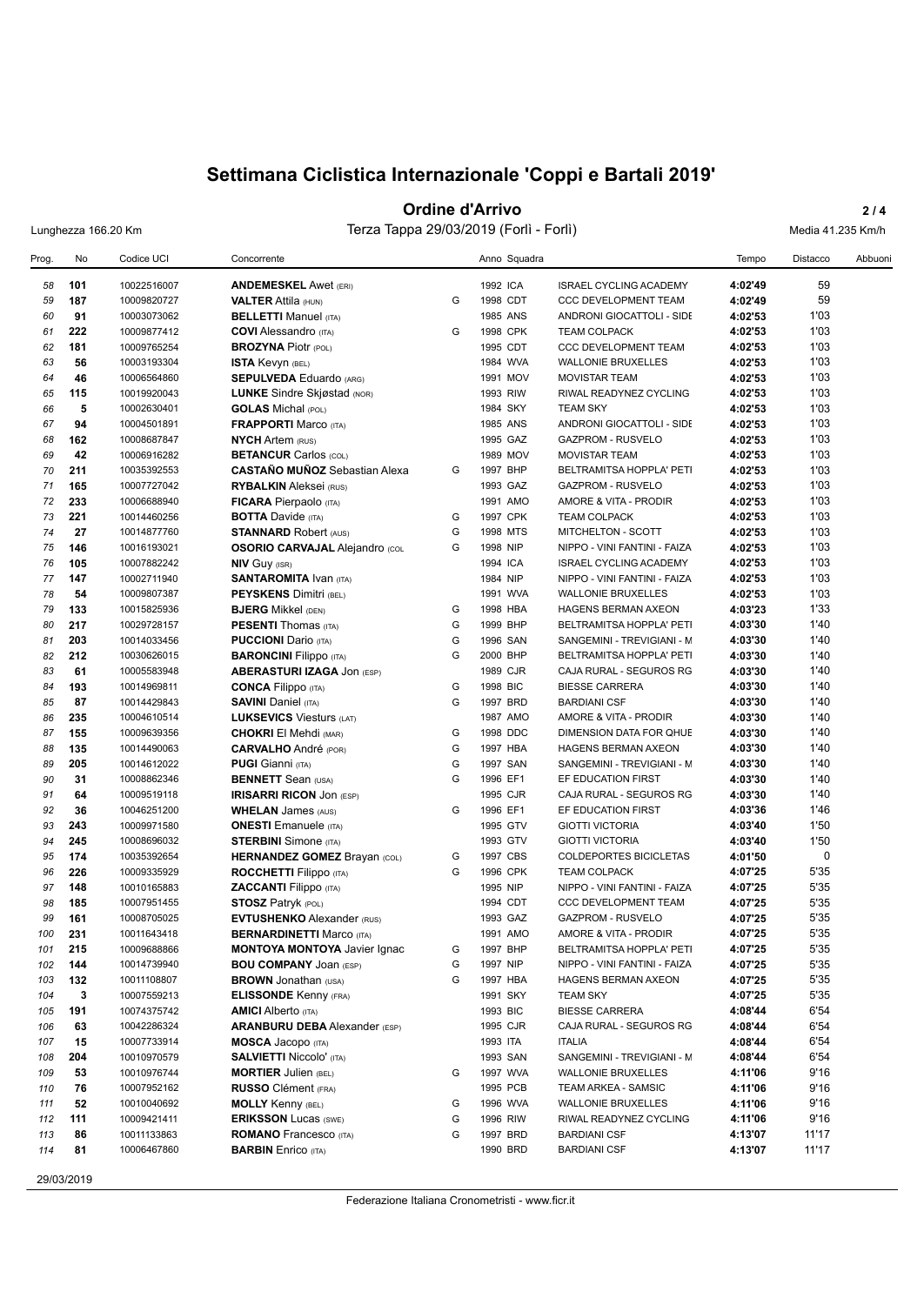## **Ordine d'Arrivo** 3/4

Lunghezza 166.20 Km Terza Tappa 29/03/2019 (Forlì - Forlì) Media 41.235 Km/h

| Prog.      | No  | Codice UCI  | Concorrente                            |   | Anno Squadra |                               | Tempo   | Distacco | Abbuoni |
|------------|-----|-------------|----------------------------------------|---|--------------|-------------------------------|---------|----------|---------|
| 115        | 241 | 10007390370 | <b>CRISTA Daniel (ROU)</b>             |   | 1991 GTV     | <b>GIOTTI VICTORIA</b>        | 4:13'07 | 11'17    |         |
| 116        | 25  | 10004595558 | <b>MEYER Cameron (AUS)</b>             |   | 1988 MTS     | MITCHELTON - SCOTT            | 4:13'07 | 11'17    |         |
| 117        | 22  | 10004404790 | <b>BEWLEY</b> Sam (NZL)                |   | 1987 MTS     | MITCHELTON - SCOTT            | 4:13'07 | 11'17    |         |
| 118        | 225 | 10013100135 | <b>DURANTI Jalel (ITA)</b>             |   | 1994 CPK     | <b>TEAM COLPACK</b>           | 4:13'07 | 11'17    |         |
| 119        | 55  | 10008638539 | <b>ROBEET Ludovic (BEL)</b>            |   | 1994 WVA     | <b>WALLONIE BRUXELLES</b>     | 4:14'44 | 12'54    |         |
| 120        | 163 | 10009194772 | <b>KULIKOV Vladislav (RUS)</b>         | G | 1996 GAZ     | <b>GAZPROM - RUSVELO</b>      | 4:14'44 | 12'54    |         |
| 121        | 66  | 10007744220 | <b>MALUCELLI Matteo (ITA)</b>          |   | 1993 CJR     | CAJA RURAL - SEGUROS RG       | 4:14'44 | 12'54    |         |
| 122        | 67  | 10074893478 | <b>MOREIRA</b> Mauricio (URU)          |   | 1995 CJR     | CAJA RURAL - SEGUROS RG       | 4:14'44 | 12'54    |         |
| 123        | 143 | 10008924384 | <b>CIMA</b> Damiano (ITA)              |   | 1993 NIP     | NIPPO - VINI FANTINI - FAIZA  | 4:14'44 | 12'54    |         |
| 124        | 196 | 10014479454 | <b>PICCOT</b> Michel (ITA)             | G | 1997 BIC     | <b>BIESSE CARRERA</b>         | 4:14'44 | 12'54    |         |
| 125        | 74  | 10010202259 | <b>GUERNALEC Thibault (FRA)</b>        | G | 1997 PCB     | <b>TEAM ARKEA - SAMSIC</b>    | 4:14'44 | 12'54    |         |
| 126        | 246 | 10053731112 | <b>DIMA Emil (ROU)</b>                 | G | 1997 GTV     | <b>GIOTTI VICTORIA</b>        | 4:14'44 | 12'54    |         |
| 127        | 202 | 10009787583 | <b>DI SANTE Antonio (ITA)</b>          |   | 1993 SAN     | SANGEMINI - TREVIGIANI - M    | 4:14'44 | 12'54    |         |
| 128        | 223 | 10015723983 | <b>MASOTTO</b> Giulio (ITA)            | G | 1999 CPK     | <b>TEAM COLPACK</b>           | 4:14'44 | 12'54    |         |
| 129        | 153 | 10076377679 | <b>EJGU Million Beza (ETH)</b>         | G | 1998 DDC     | DIMENSION DATA FOR QHUE       | 4:14'44 | 12'54    |         |
| 130        | 156 | 10075176903 | <b>TESFAZION OCBIT Natnael (ERI)</b>   | G | 1999 DDC     | DIMENSION DATA FOR QHUE       | 4:14'44 | 12'54    |         |
| 131        | 186 | 10015093281 | <b>TRACZ Szymon (POL)</b>              | G | 1998 CDT     | <b>CCC DEVELOPMENT TEAM</b>   | 4:14'44 | 12'54    |         |
| 132        | 57  | 10007527584 | <b>LIEPINS</b> Emils (LAT)             |   | 1992 WVA     | <b>WALLONIE BRUXELLES</b>     | 4:14'44 | 12'54    |         |
| 133        | 242 | 10011232984 | <b>KOBAYASHI Marino (JPN)</b>          |   | 1994 GTV     | <b>GIOTTI VICTORIA</b>        | 4:14'44 | 12'54    |         |
| 134        | 195 | 10009503960 | <b>PEDRETTI</b> Giovanni (ITA)         | G | 1996 BIC     | <b>BIESSE CARRERA</b>         | 4:14'44 | 12'54    |         |
| 135        | 216 | 10053637950 | <b>PENA MOLANO Wilson Estiben (CO)</b> | G | 1998 BHP     | BELTRAMITSA HOPPLA' PETI      | 4:14'44 | 12'54    |         |
| 136        | 152 | 10015077925 | <b>KONYCHEV</b> Alexander (ITA)        | G | 1998 DDC     | DIMENSION DATA FOR QHUE       | 4:14'44 | 12'54    |         |
| 137        | 113 | 10010973714 | <b>JØRGENSEN Mathias Norsgaard (D)</b> | G | 1997 RIW     | RIWAL READYNEZ CYCLING        | 4:14'44 | 12'54    |         |
| 138        | 227 | 10007518288 | <b>TONIATTI Andrea</b> (ITA)           |   | 1992 CPK     | <b>TEAM COLPACK</b>           | 4:14'44 | 12'54    |         |
| 139        | 192 | 10014971528 | <b>BELLIA</b> Matteo (ITA)             | G | 1997 BIC     | <b>BIESSE CARRERA</b>         | 4:14'44 | 12'54    |         |
| 140        | 194 | 10009490523 | <b>DELCÓ</b> Lorenzo (SUI)             |   | 1995 BIC     | <b>BIESSE CARRERA</b>         | 4:14'44 | 12'54    |         |
| 141        | 173 | 10009225185 | <b>ESTRADA CELIS Eduardo (COL)</b>     |   | 1995 CBS     | <b>COLDEPORTES BICICLETAS</b> | 4:14'44 | 12'54    |         |
| 142        | 32  | 10002670514 | <b>BRESCHEL Matti (DEN)</b>            |   | 1984 EF1     | EF EDUCATION FIRST            | 4:14'44 | 12'54    |         |
| 143        | 176 | 10008687140 | <b>MUÑOZ PEREZ William David (COL)</b> |   | 1994 CBS     | <b>COLDEPORTES BICICLETAS</b> | 4:14'44 | 12'54    |         |
| 144        | 177 | 10035400940 | <b>OCAMPO GIRALDO</b> Victor Alejand   | G | 1999 CBS     | <b>COLDEPORTES BICICLETAS</b> | 4:14'44 | 12'54    |         |
| 145        | 34  | 10004759650 | <b>HOWES Alex (USA)</b>                |   | 1988 EF1     | EF EDUCATION FIRST            | 4:14'44 | 12'54    |         |
| 146        | 167 | 10006473318 | <b>VOROBYEV Anton (RUS)</b>            |   | 1990 GAZ     | <b>GAZPROM - RUSVELO</b>      | 4:14'44 | 12'54    |         |
| 147        | 126 | 10006903754 | <b>BERTAZZO Liam (ITA)</b>             |   | 1992 NSK     | NERI SOTTOLI SELLE ITALIA     | 4:14'44 | 12'54    |         |
| 148        | 123 | 10007744624 | <b>PACIONI</b> Luca (ITA)              |   | 1993 NSK     | NERI SOTTOLI SELLE ITALIA     | 4:14'44 | 12'54    |         |
| 149        | 17  | 10009184668 | <b>PLEBANI</b> Davide (ITA)            | G | 1996 ITA     | <b>ITALIA</b>                 | 4:14'44 | 12'54    |         |
| 150        | 214 | 10015155626 | <b>FURLAN Matteo (ITA)</b>             | G | 1998 BHP     | BELTRAMITSA HOPPLA' PETI      | 4:14'44 | 12'54    |         |
| 151        | 224 | 10011131742 | <b>HOLEC</b> Richard (CZE)             | G | 1999 CPK     | <b>TEAM COLPACK</b>           | 4:14'44 | 12'54    |         |
| 152        | 244 | 10008854868 | <b>STACCHIOTTI Riccardo (ITA)</b>      |   | 1991 GTV     | <b>GIOTTI VICTORIA</b>        | 4:14'44 | 12'54    |         |
| 153        | 213 | 10015903031 | <b>FERRARI</b> Davide (ITA)            | G | 1999 BHP     | BELTRAMITSA HOPPLA' PETI      | 4:14'44 | 12'54    |         |
| 154        | 104 | 10009027852 | <b>MINALI</b> Riccardo (ITA)           |   | 1995 ICA     | <b>ISRAEL CYCLING ACADEMY</b> | 4:14'44 | 12'54    |         |
| 155        | 13  | 10010713430 | <b>GIORDANI</b> Carloalberto (ITA)     | G | 1997 ITA     | <b>ITALIA</b>                 | 4:14'44 | 12'54    |         |
| 156        | 35  | 10007597306 | <b>MORTON Lachlan (AUS)</b>            |   | 1992 EF1     | EF EDUCATION FIRST            | 4:14'44 | 12'54    |         |
|            |     |             |                                        |   |              |                               |         |          |         |
| <b>DNF</b> | 73  | 10007256590 | LE ROUX Romain (FRA)                   |   | 1992 PCB     | TEAM ARKEA - SAMSIC           |         |          |         |
| <b>DNF</b> | 77  | 10003062857 | <b>WAGNER Robert Thomas (GER)</b>      |   | 1983 PCB     | TEAM ARKEA - SAMSIC           |         |          |         |
| DNF        | 116 | 10006064504 | <b>QUAADE</b> Rasmus Christian (DEN)   |   | 1990 RIW     | RIWAL READYNEZ CYCLING        |         |          |         |
| DNF        | 154 | 10009979967 | <b>MUGISHA</b> Samuel (RWA)            | G | 1999 DDC     | DIMENSION DATA FOR QHUE       |         |          |         |
| DNF        | 234 | 10007997935 | <b>SERGIS Kaspars (LAT)</b>            |   | 1992 AMO     | AMORE & VITA - PRODIR         |         |          |         |
| DNF        | 237 | 10049192724 | <b>VIVAS</b> Federico Nicolas (ARG)    | G | 1996 AMO     | AMORE & VITA - PRODIR         |         |          |         |

Il Giudice di Arrivo Zanella Sabrina